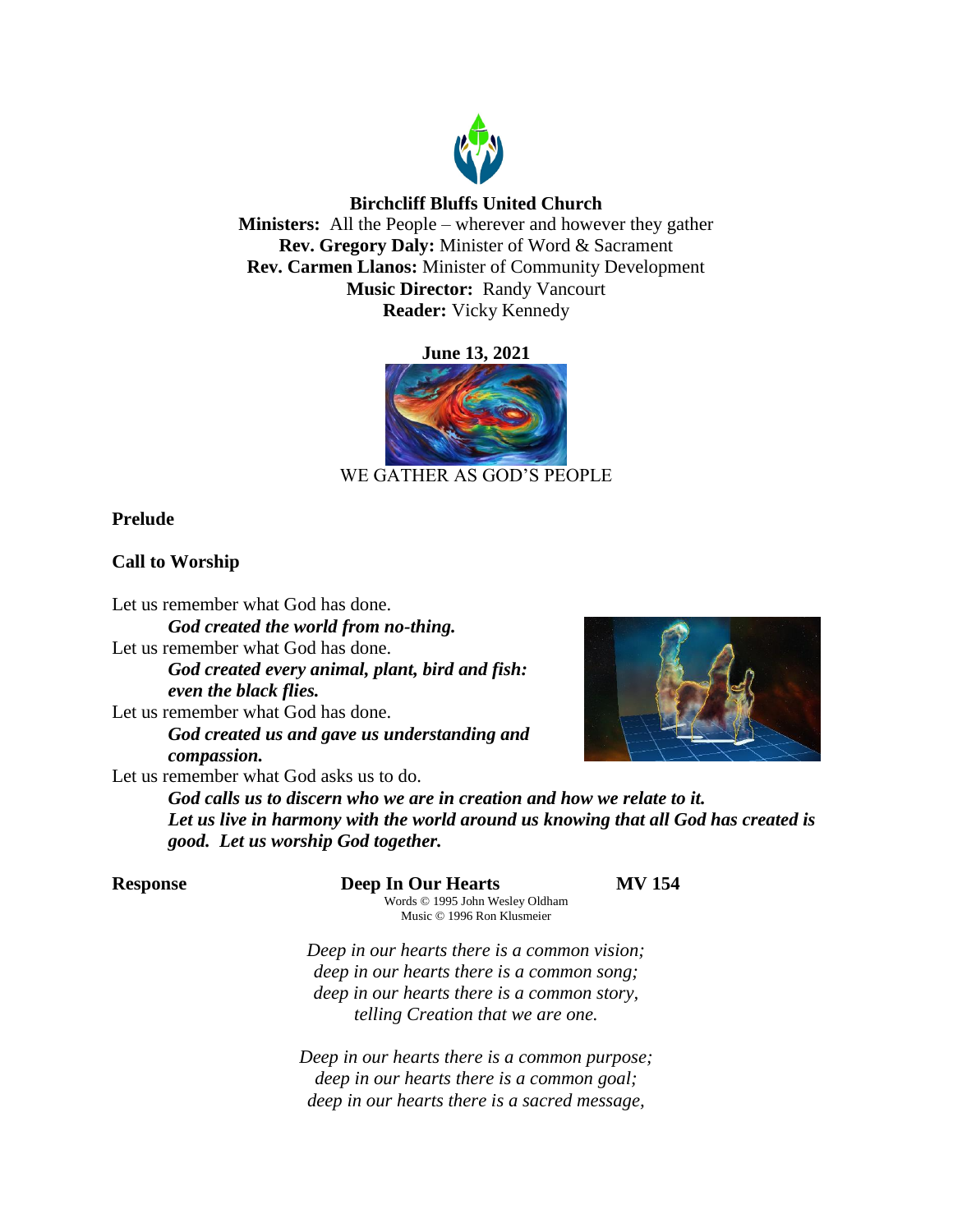*justice and peace in harmony.*

*Deep in our hearts there is a common longing; deep in our hearts there is a common theme; deep in our hearts there is a common current, flowing to freedom like a stream.*

*Deep in our hearts there is a common vision; deep in our hearts there is a common song; deep in our hearts there is a common story, telling Creation that we are one.*

# **Life & Work of the Church**



*Welcome to online worship*

*Whoever you are, however you identify, wherever you come from, you are welcome here at Birchcliff Bluffs United Church*



**Land Acknowledgement**

**Candle Lighting**



**Opening Hymn I** See a New Heaven **VU** 713 Words and Music: © 1979 Carolyn McDade

> *I see a new heaven. I see a new earth as the old one will pass away, where the fountain of life flows and without price goes to all people who abide in the land.*

*There, there on the banks of a river bright and free, yielding her fruit, firm in her root, the Tree of Life will be.*

> *I see a new heaven. I see a new earth as the old one will pass away, where the fountain of life flows and without price goes to all people who abide in the land.*

*There, there where the darkness brings visions from above. There where the night, bearing new light, reveals the promise of love.*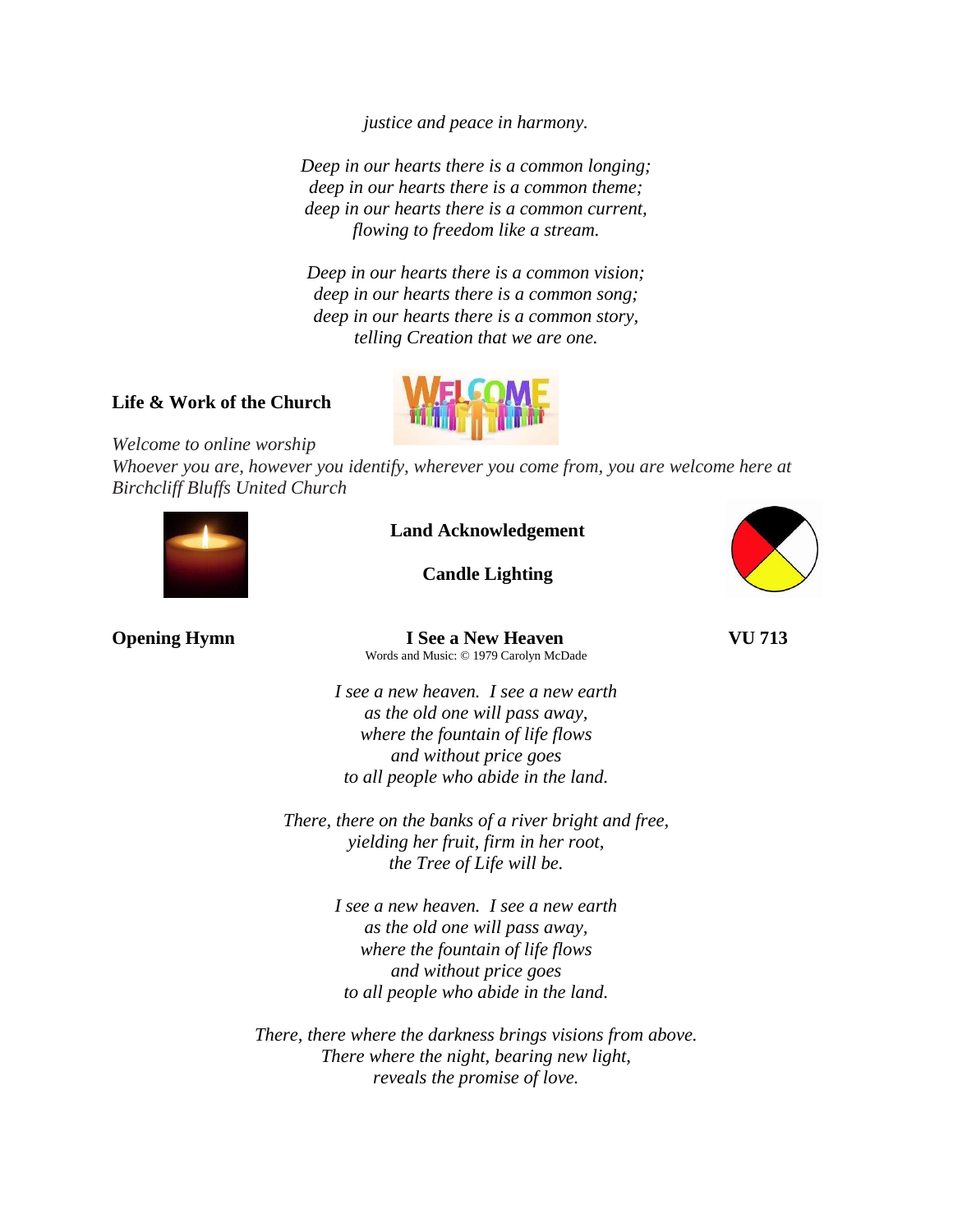*I see a new heaven. I see a new earth as the old one will pass away, where the fountain of life flows and without price goes to all people who abide in the land.*

*There, there where we work with the love of healing hands. Labour we must, true to our trust to build a promised new land.*

> *I see a new heaven. I see a new earth as the old one will pass away, where the fountain of life flows and without price goes to all people who abide in the land.*

## **Prayer for Grace**



*Eternal God, your Spirit moved on the waters and there was light; your first creation. You walked in the garden calling to us to be in relationship with you. We turned away. Yet your Spirit moved on the water of our baptism and again, there was light in our hearts. May your light shine on us today as we remember your creation and our place within it. Amen*

## WE LISTEN FOR GOD'S WORD

## **And Now For Something Completely Different**

# **Prayer for the United Church of Canada**



*God in whom we live and move and have our being: From sea to sea to sea we gather in prayer; from generation to generation we sing;*

& Mission

*on this 96th anniversary we give thanks for your care guidance and correction. In this heritage of trust we pray for this United Church and for faithful living on this land,*

*Our Source of Life, Living Word, and Bonding Love. Amen.*

**Hymn Creator God You Gave Us Life MV 27** Words and Music: © 2004 Judith Snowdon

*Creator God you gave us life, your image formed within our souls, yet through the mist of time and space, we search for that which makes us whole.*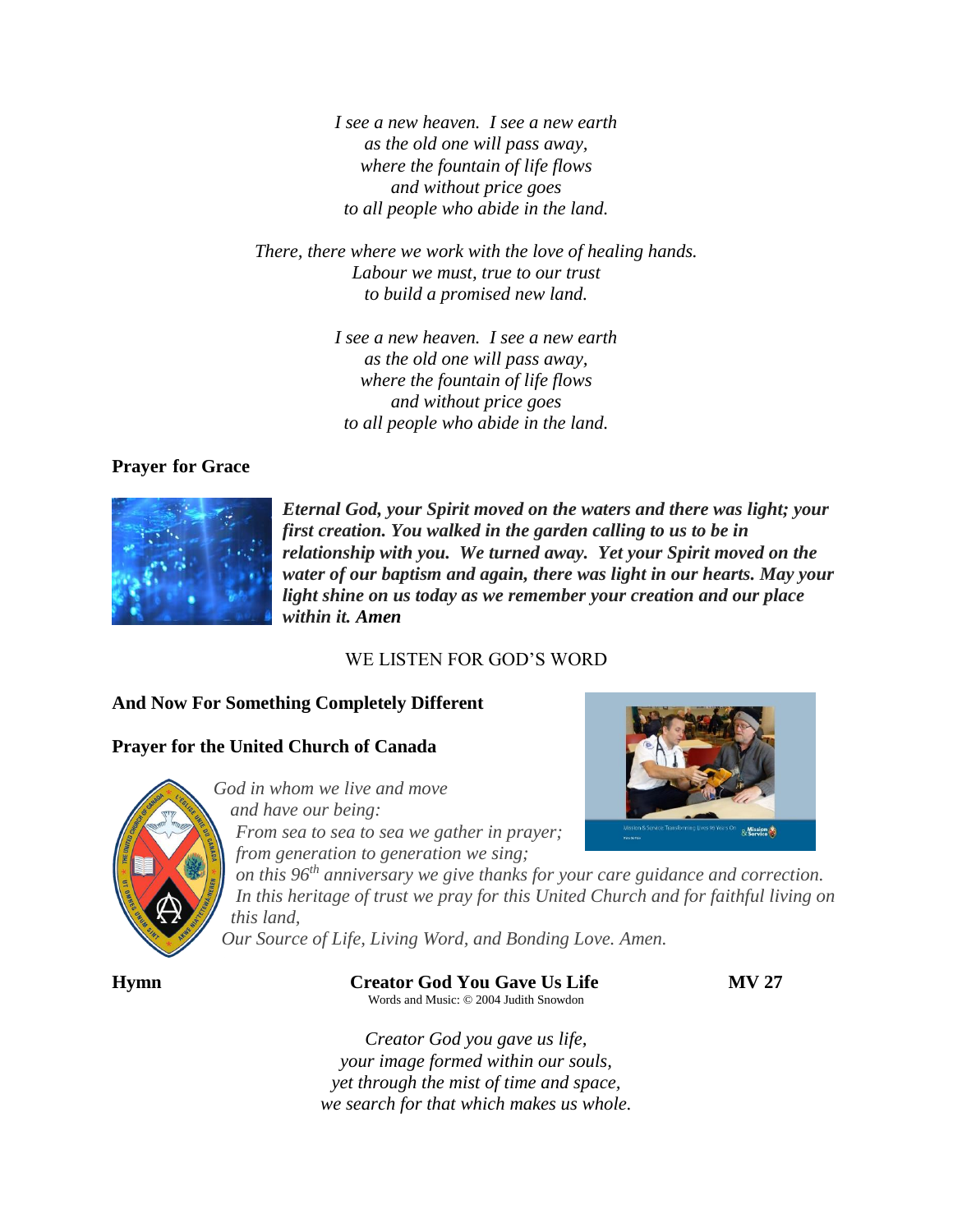*Through hands that paint majestic skies, and voices chanting melody, with words that reach beyond the page, we comprehend your mystery.*

*In ev'ry flow'r and ev'ry tree, we see your great diversity, yet greater still we see your love, expressed in our humanity.*

*When with our hearts, our hands our minds, we share our gifts with all the world, our spirits soar beyond the veil, to touch the very face of God.*

## **Prayer of Illumination**



*Help us O God, to come to you with open lives to receive your words. May we give them new life as we listen to what you have to say. Open our hearts as we embark on this journey with each other and with you. Amen*

**Genesis 2: 5-25 The Message**

<sup>5-7</sup> At the time GOD made Earth and Heaven, before any grasses or shrubs had sprouted from the ground—GOD hadn't yet sent rain on Earth, nor was there anyone around to work the ground (the whole Earth was watered by underground springs)—GOD formed Man out of dirt from the ground and blew into his nostrils the breath of life. The Man came alive—a living soul!

<sup>8-9</sup> Then GOD planted a garden in Eden, in the east. He put the Man he had just made in it. GOD made all kinds of trees grow from the ground, trees beautiful to look at and good to eat. The Tree-of-Life was in the middle of the garden, also the Tree-of-Knowledge-of-Good-and-Evil.

 $10^{-14}$  A river flows out of Eden to water the garden and from there divides into four rivers. The first is named Pishon; it flows through Havilah where there is gold. The gold of this land is good. The land is also known for a sweet-scented resin and the onyx stone. The second river is named Gihon; it flows through the land of Cush. The third river is named Hiddekel and flows east of Assyria. The fourth river is the Euphrates.

 $15$  GOD took the Man and set him down in the Garden of Eden to work the ground and keep it in order.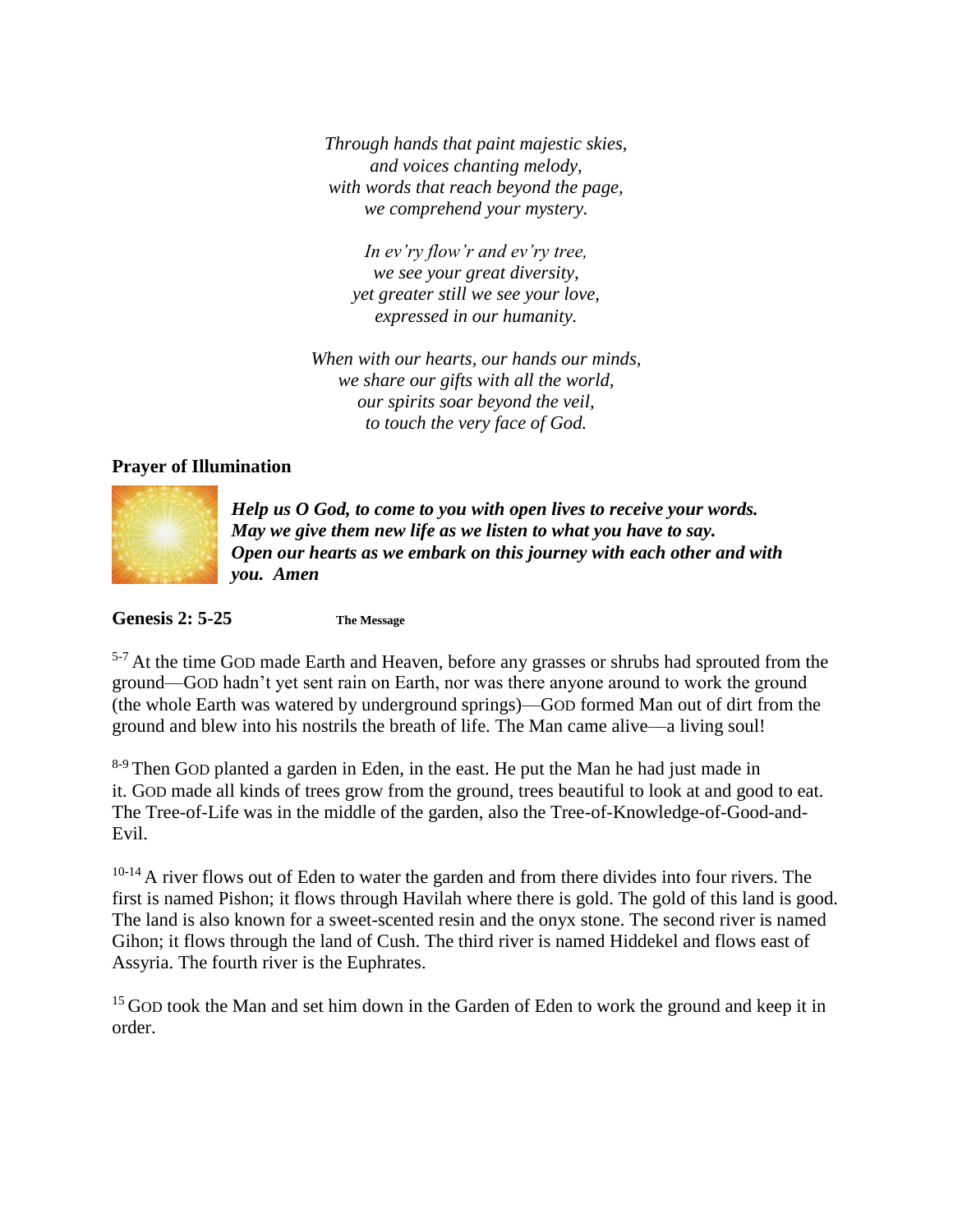<sup>16-17</sup> GOD commanded the Man, "You can eat from any tree in the garden, except from the Treeof-Knowledge-of-Good-and-Evil. Don't eat from it. The moment you eat from that tree, you're dead"

<sup>18-20</sup> GOD said, "It's not good for the Man to be alone; I'll make him a helper, a companion." So GOD formed from the dirt of the ground all the animals of the field and all the birds of the air. He brought them to the Man to see what he would name them. Whatever the Man called each living creature that was its name. The Man named the cattle, named the birds of the air, named the wild animals; but he didn't find a suitable companion.

 $21-22$  GOD put the Man into a deep sleep. As he slept he removed one of his ribs and replaced it with flesh. GOD then used the rib that he had taken from the Man to make Woman and presented her to the Man.

23-25 The Man said,

"Finally! Bone of my bone, flesh of my flesh!

Name her Woman for she was made from Man."

 Therefore a man leaves his father and mother and embraces his wife. They become one flesh. The two of them, the Man and his Wife, were naked, but they felt no shame.

# **Mark 4:26-34 New Revised Standard Version**

<sup>26</sup> Jesus also said, "The kingdom of God is as if someone would scatter seed on the ground, <sup>27</sup> and would sleep and rise night and day, and the seed would sprout and grow, he does not know how. <sup>28</sup>The earth produces of itself, first the stalk, then the head, then the full grain in the head. <sup>29</sup>But when the grain is ripe, at once he goes in with his sickle, because the harvest has come."

<sup>30</sup>He also said, "With what can we compare the kingdom of God, or what parable will we use for it? <sup>31</sup> It is like a mustard seed, which, when sown upon the ground, is the smallest of all the seeds on earth;  $\approx$  yet when it is sown it grows up and becomes the greatest of all shrubs, and puts forth large branches, so that the birds of the air can make nests in its shade."

<sup>33</sup> With many such parables he spoke the word to them, as they were able to hear it; <sup>34</sup> he did not speak to them except in parables, but he explained everything in private to his disciples.

This is the Gospel message for us to consider today. *Thanks be to God*

# **Sermon God Shuffled His Feet**

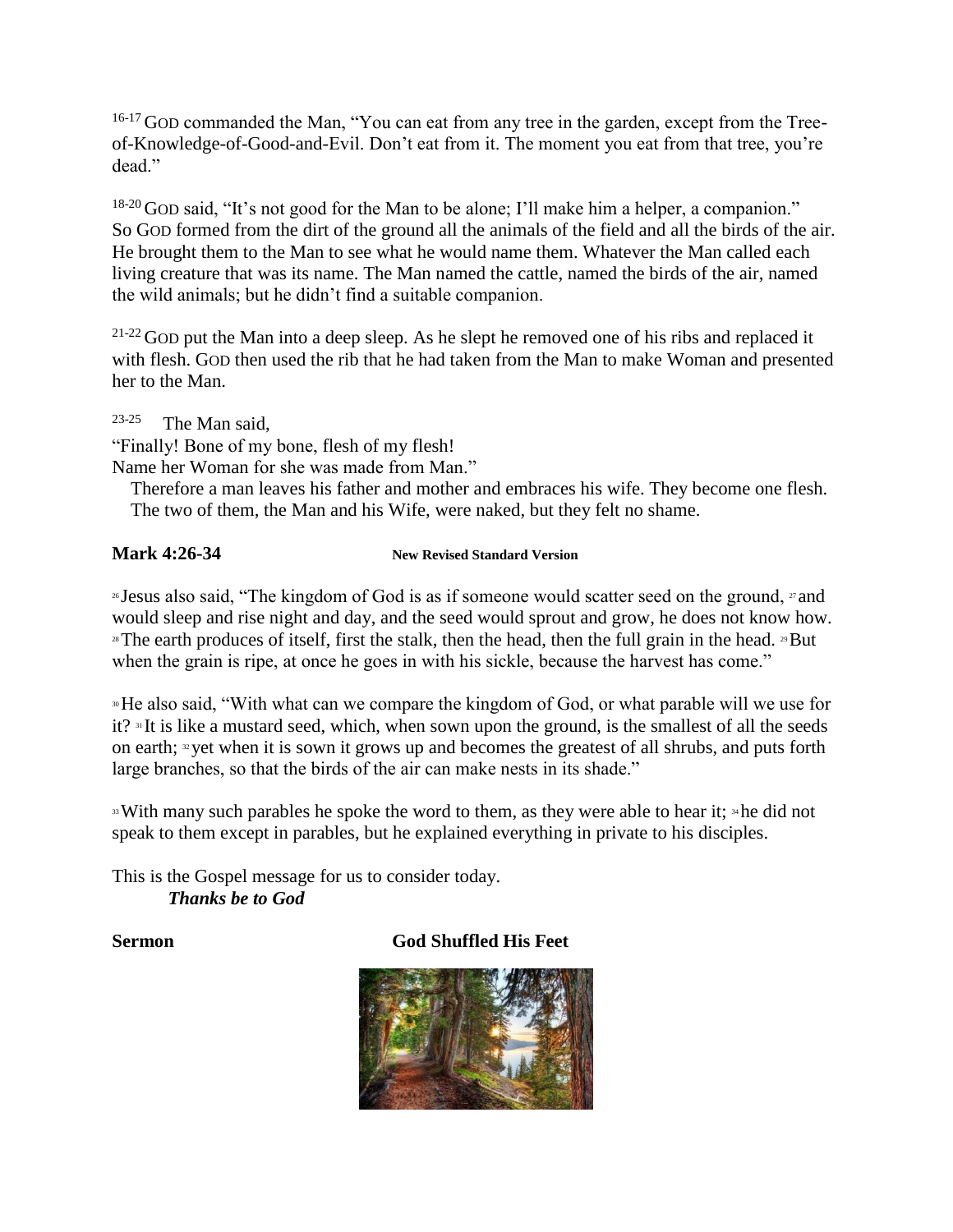*Breathe on me, breath of God, fill me with life anew, that I may love what you do love, and do what you would do.*

*Breathe on me, breath of God, until my heart is pure, until my will is one with yours, to do and to endure.*

*Breathe on me, breath of God, till I am wholly thine, until this earthly part of me glows with thy fire divine.*

*Breathe on me, breath of God: so shall I never die, but live with you the perfect life of your eternity.*

WE RESPOND TO GOD'S WORD

## **Offering**

### **Prayers of the People**



*Our Father, who art in heaven, hallowed be thy name; thy kingdom come; thy will be done; on earth as it is in heaven. Give us this day our daily bread. And forgive us our trespasses, as we forgive those who trespass against us. And lead us not into temptation; but deliver us from evil. For thine is the kingdom, the power, and the glory for ever and ever.* 

## BLESSING AND SENDING FORTH

| <b>Closing Hymn</b> | One More Step Along the World I Go<br>Words and Music: Sydney Carter<br>© 1971 Stainer & Bell Ltd.                                                                                                                                          | VU 639 |
|---------------------|---------------------------------------------------------------------------------------------------------------------------------------------------------------------------------------------------------------------------------------------|--------|
|                     | One more step along the world $I$ go,<br>one more step along the world I go,<br>from the old things to the new,<br>keep me travelling along with you:                                                                                       |        |
|                     | And it's from the old I travel to the new;<br>keep me travelling along with you.                                                                                                                                                            |        |
|                     | Round the corner of the world I turn,<br>more and more about the world I learn;<br>all the new things that I see<br>you'll be looking at along with me:<br>And it's from the old I travel to the new;<br>keep me travelling along with you. |        |

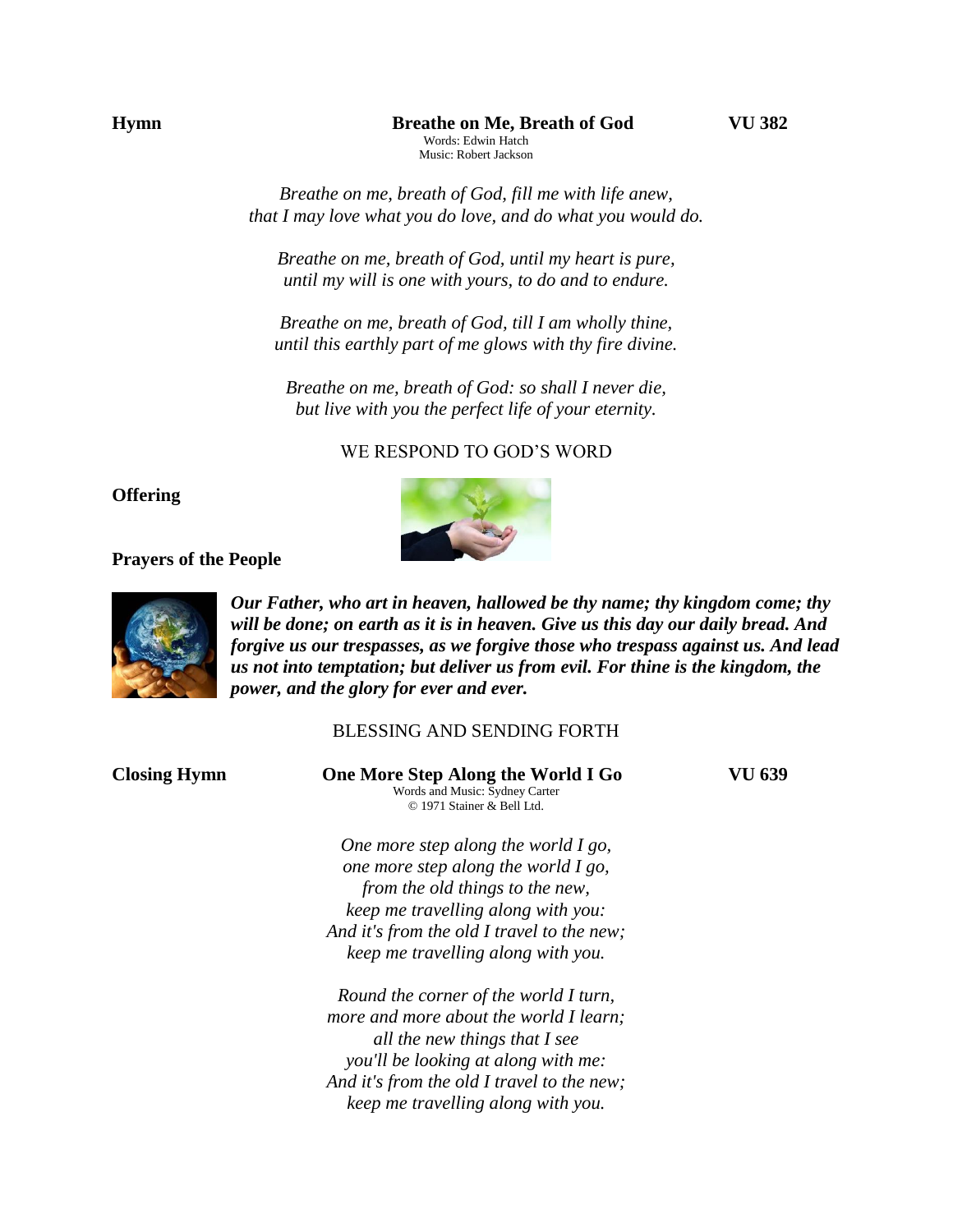*Give me courage when the world is rough, keep me loving though the world is tough, leap and sing in all I do, keep me travelling along with you: And it's from the old I travel to the new; keep me travelling along with you.*

*You are older than the world can be, you are younger than the life in me, ever old and ever new, keep me travelling along with you: And it's from the old I travel to the new; keep me travelling along with you.*

# **Benediction & Commissioning**

**Postlude** 



Permission to reproduce lyrics and podcast/stream the music in this service obtained from ONE LICENSE, with license #A-737645. All Rights Reserved.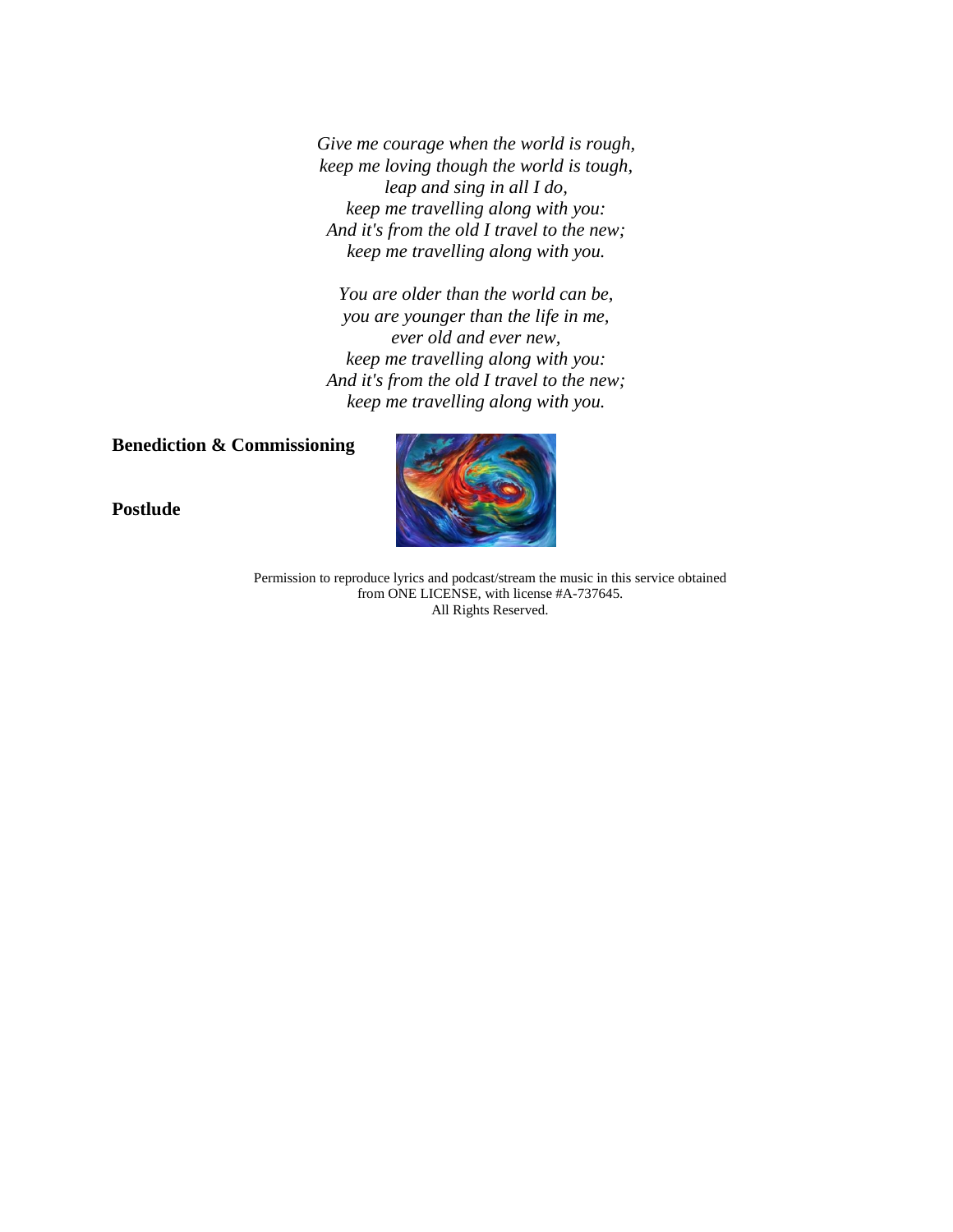### **Other Resources for Today**

Call to Worship Image *– Pillars of Creation* [The Pillars of Creation Revealed in 3D | ESO](https://www.eso.org/public/news/eso1518/)

Explanation of United Church of Canada Crest [United Church Crest | The United Church of Canada \(united-church.ca\)](https://united-church.ca/community-and-faith/welcome-united-church-canada/united-church-crest)

*Prayer for the United Church of Canada* - Catherine MacLean, 2008. © The United Church of Canada. Permission is given for congregations to copy for use in worship.

God Shuffled His Feet – Crash Test Dummies (10) Crash Test Dummies - [God Shuffled His Feet \(Official Video\) -](https://www.youtube.com/watch?v=0aqlS9SOkjs) YouTube

### **Other Lectionary Readings**

**Ezekiel 17:22-24 New Revised Standard Version**

<sup>22</sup> Thus says the Lord GOD:

I myself will take a sprig from the lofty top of a cedar; I will set it out. I will break off a tender one from the topmost of its young twigs; I myself will plant it on a high and lofty mountain. <sup>23</sup> On the mountain height of Israel I will plant it, in order that it may produce boughs and bear fruit, and become a noble cedar. Under it every kind of bird will live; in the shade of its branches will nest winged creatures of every kind. <sup>24</sup> All the trees of the field shall know that I am the LORD. I bring low the high tree, I make high the low tree; I dry up the green tree and make the dry tree flourish. I the LORD have spoken; I will accomplish it.

### **Psalm 92:1-4, 12-15 New Revised Standard Version**

<sup>1</sup> It is good to give thanks to the LORD, to sing praises to your name, O Most High; <sup>2</sup> to declare your steadfast love in the morning, and your faithfulness by night,

<sup>3</sup> to the music of the lute and the harp,